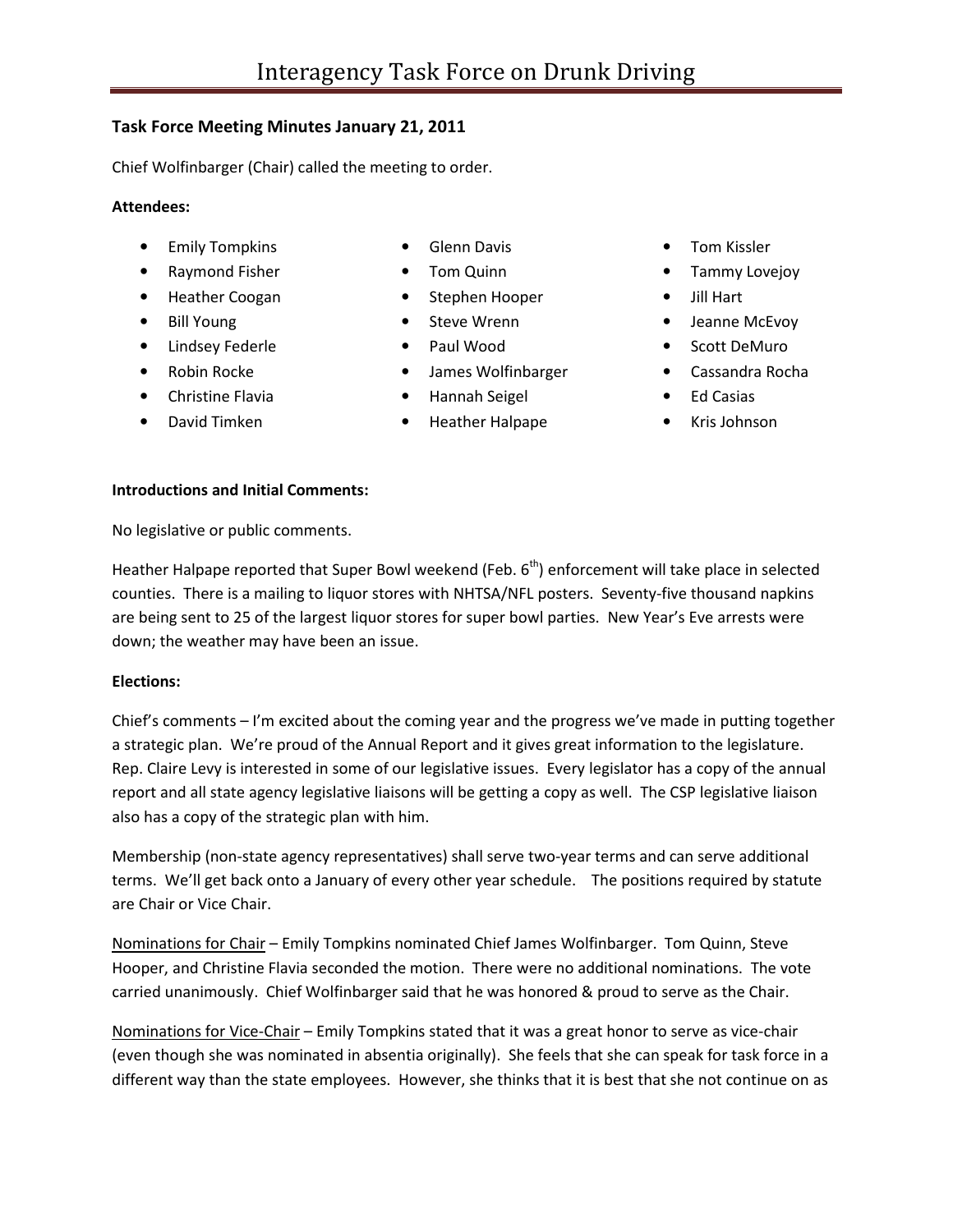Vice-Chair. Her commitment to the ITFDD will not change. The Chief stated that he appreciates and enjoys working with Emily.

Emily Tompkins nominated Glenn Davis, and Chief Coogan seconded the nomination. There were no other nominations. Glenn Davis accepted the nomination. There was no discussion and the vote was unanimous.

Nominations for Secretary – Robin Rocke has done a tremendous amount of work and has taken on new duties, so she would like to step down. Glenn Davis nominated Jill Hart, and Tom Quinn seconded the nomination. There were no other nominations and the motion carried unanimously.

Other Membership: The bylaws state that non-state representatives should be elected to two-year terms. Chief Coogan moved that all current members/representatives continue. Judge Casias seconded the motion. A vote will be tabled until next month in order to give each representative a chance to consider continuing.

There was a discussion about the need for a new representative of persons under 24 years old enrolled in a post-secondary school:

MADD has been looking for a person and has been unable to find someone. Task force members were asked to pursue any other ideas for the next meeting. Captain Fisher mentioned that as we move forward with reauthorization, may need to ask for consideration of a different way to get that representation since it has been traditionally difficult to fill this spot.

There was discussion around SADD programs, criminal justice programs, BACCHUS, and the CDHS PARC committee. Suggestions were also made to investigate providing course credit for assistance in implementing the work plan.

# *Please e-mail additional names to Jill Hart (jill.hart@cdps.state.co.us)and/or bring potential nominees to the next meeting, and then the task force will vote on nominations in March.*

## **2011 Meetings:**

Schedule: We went through a period where we were meeting too infrequently, so last year it was important (with the strategic plan and sunset review) that we met more often. During the legislative session, it is important to meet monthly, but throughout the summer, it is difficult and maybe not necessary. Monthly meetings keep us engaged and moving forward, but the group saw benefits in selecting 2 or 3 months to skip. In order to meet the statutory requirement of meeting bimonthly, we could continue to meet in July, but skip June and August. We could also skip December, but will need to start on next year's annual report in September.

Steve Hooper made a motion to meet monthly except for June, August and December. Christine Flavia seconded the motion. The motion carried unanimously.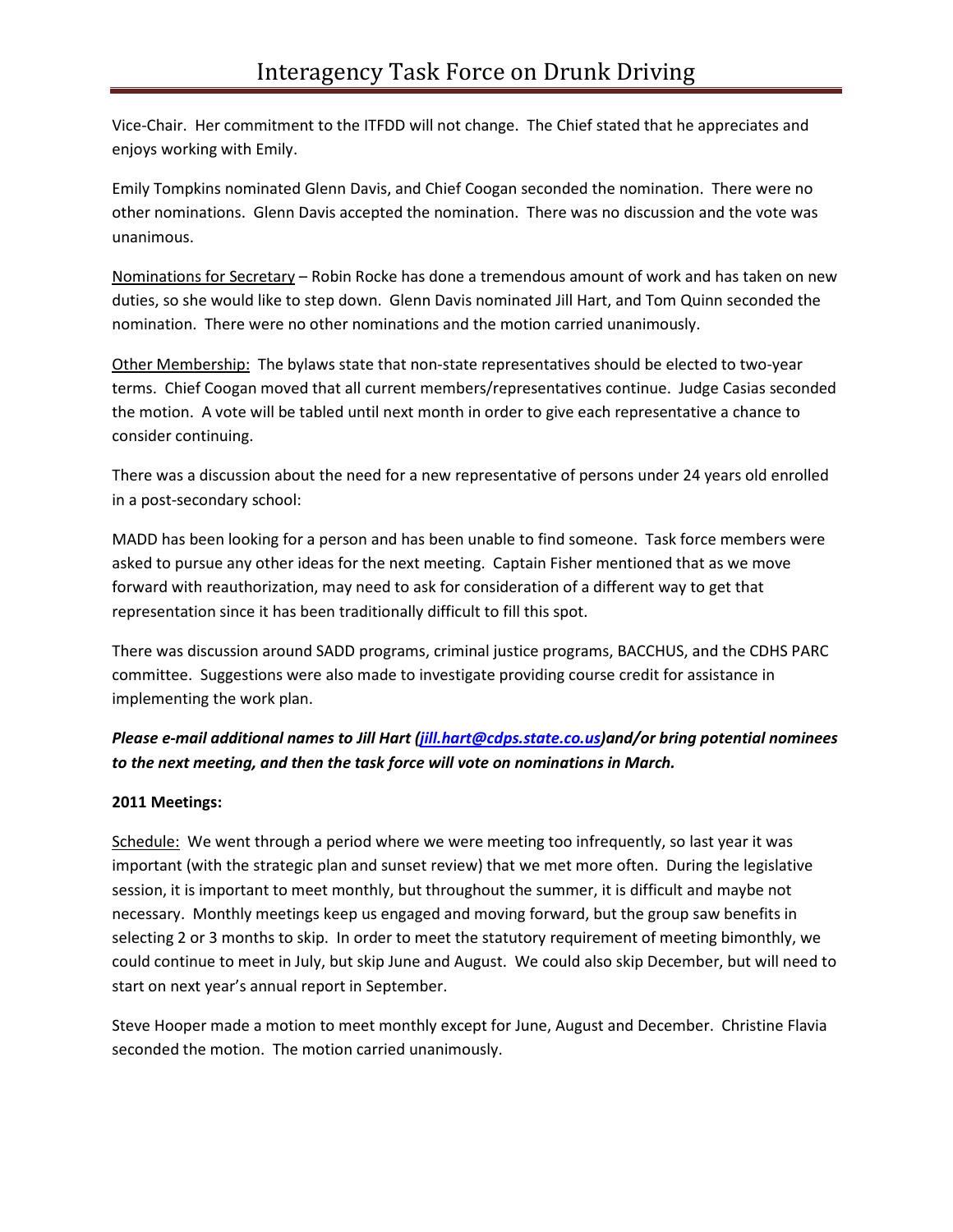Location of meetings: The majority of the group preferred meeting at the CSP Academy, so all 2011 meetings will be in Golden. The February meeting will be at the Academy, but not in Building 100. The room location will be sent out before the meeting.

Length of meetings: We will try to keep them as brief as possible. Placing timeframe on agenda might help, but it also might limit or extend discussions unnecessarily. 2011 meetings will still be scheduled to last from 9 a.m. to 12 noon, but they may end earlier.

# **PDD Re-definition:**

Captain Fisher started the discussion with the fact that the task force needs to designate a couple of people to help work with legislature. Steve Hooper asked about what to endorse in enhanced criminal sanctions. Going from 0.17% to 0.15% should not require a significant fiscal note. Christine Flavia added that we have never had the dialogue about the penalty aspects. Dr. Timken mentioned that when it was lowered before, the arguments all centered around the penalties, and once that was removed, so was the opposition. There would be some increase in costs with longer periods of interlock being required. The increase in number of persons involved was under three thousand per year

Steve Wren confirmed that this is not going to change sentencing as long as the 0.2 level stays in place. He also noted that we do not need to address the .20 since it has never been a part of the discussion. We need to broaden the interlocks and treatment, not worry about the penalties. With increased penalties for multi-offenders, there isn't a need for it anyway.

The purpose and philosophy of re-defining the PDD was to capture (for interlock and treatment) those in between the levels for prevention and intervention, including increased therapy time. The extension was self-funded by offenders with options for financial help.

Chief Wolfinbarger has asked Trooper Juchem to get in touch with the Governor's office to see if we have support. Rep. Levy seemed very interested in this and is perfect one to lead this. Steve Hooper stated that this has real potential depending on how it is supported by the sponsor. One point of contention is that it will wake up the defense bar.

Judge Casias reminded the group that this could have an unintended benefit. Enhanced penalties come from convictions, not levels, and if you can get them the first time and put them through the increased treatment, they may be less likely to reoffend. We may ultimately cut down on re-offenders without having to threaten them with increased penalties, actually cutting down the number brought into the persistent designation overall.

It is important to make sure that the legislators know why we came up with that number. Chief Coogan suggested that talking points for legislators should be developed and shared with entire group so that the message can be consistent. Make sure that they are objective and fact-driven, not opinion papers.

There isn't really a need for draft language, just a change in the number from 0.17 to 0.15 (and make sure that .2 is not replaced). Steve Hooper and Christine Flavia will work on identifying the specific changed that are needed.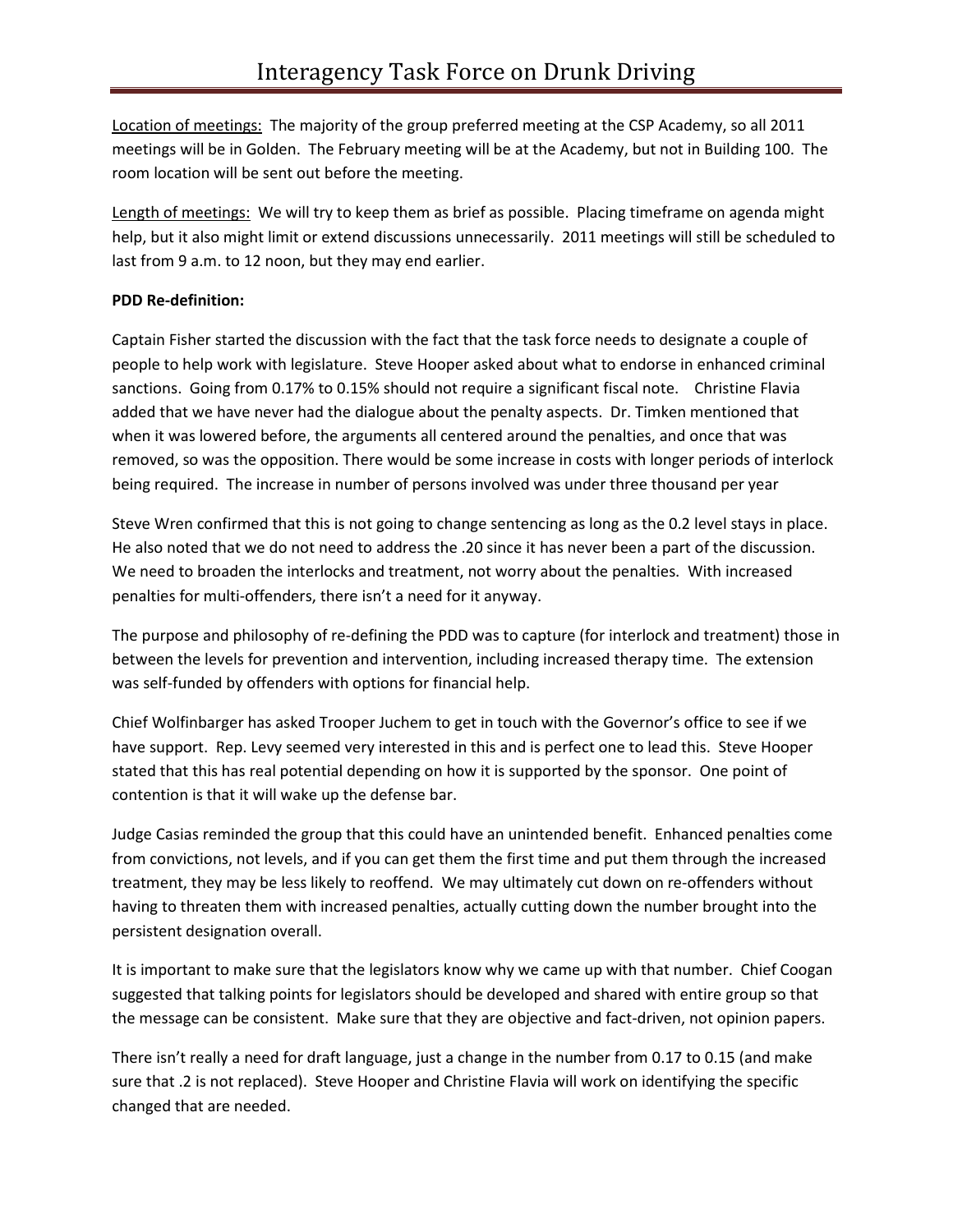*For each of the primary areas of support (PDD, Seatbelts, Marijuana, DUI Courts, etc.) the task force needs to develop a simple "elevator speech" with recaps of the primary points (and a web address for more information). Anyone with talking points can forward them to Jill Hart, and Chief Wolfinbarger will work on them too.* 

## **Sunset Review Hearing - Monday, 1/24 at 1:30 – Senate Judiciary Committee**

We have the opportunity to provide testimony in favor of continuing the task force. Anyone interested could be there. State employees may be restricted in their participation, but Emily Tompkins and Jeanne McEvoy will be there and can testify in favor of continuing the task force. If we want to make any changes to the legislation before it goes forward, they need to be made now. We will provide copies of the strategic plan to the committee.

There was a brief discussion on including members of the marijuana community on the task force. The group found it important to solicit input, but the members were divided on the issue of providing a more formal inclusion method. There are political issues involved with legitimizing a group which may not be formally established, but it may also be wise to stay ahead of the issue by seeking involvement now. It was also mentioned that other drugs are an issue, and limiting inclusion to marijuana may hurt our efforts to address the larger picture. There is a prescription drug committee that could be invited to be included as well. Although formally involving the industry (in a voting capacity) may complicate the reauthorization process, the offer of inclusion could be made now.

Bill Young made a motion to create a subcommittee to focus on drugged driving (to include marijuana) effective immediately with representatives from various industries and disciplines to assist and act as subject matter experts. Christine Flavia seconded the motion. The vote passed unanimously. The task force will work on the subcommittee's charge and staffing later.

There had been discussion in the past of changing name or adding term "impaired" to the title of the task force. The statute doesn't actually designate the name. We could ask the Legislative Council for an opinion, but may not want to introduce the thought if it is something we can do ourselves. We can move forward with name change discussion next month.

Heather Halpape mentioned that this might be a time when the ITFDD should have some notification or posters in dispensaries that say that thc impairs the ability to drive, and that driving under the influence of marijuana is illegal.

## *A summary of the sunset review hearing is attached.*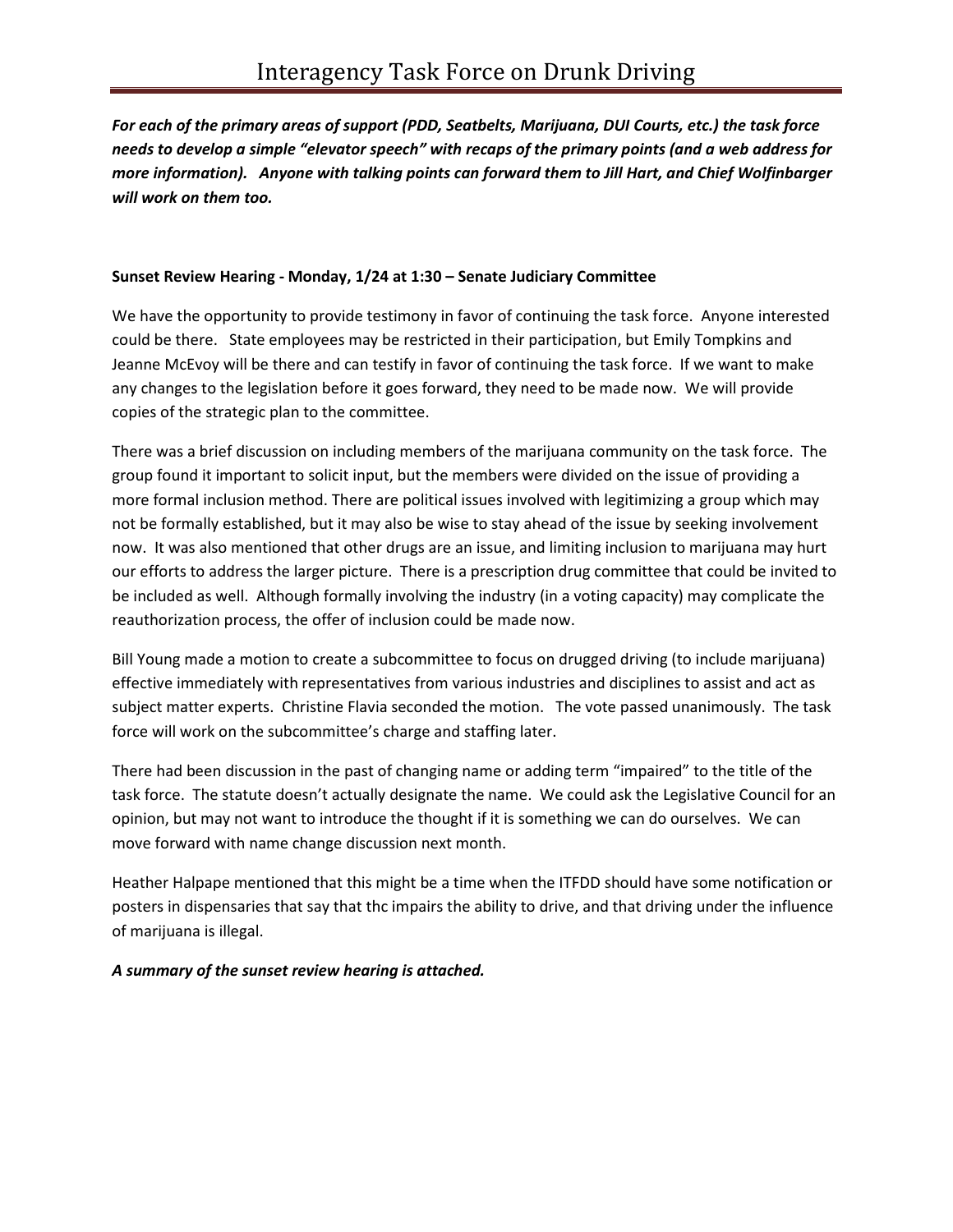## **Lightning Round:**

Steve Hooper - There has been good movement, with the sole remaining interlock vendor using semiconductor technology which was giving false positives now willing to change. If we keep to that vendor pool, then we won't have that troublesome technology here, even without regulatory changes.

Jeanne McEvoy - There are at least three pieces of legislation that are attempting to change liquor laws in Colorado. Please look at information on what happens when alcohol density triples in a state.

Tom Quinn – The staff liaison to the Judicial Department's problem solving courts committee will be willing to come to the next meeting.

Heather Halpape – Channel 9 did a ride-along and is still working on a story on drugged driving.

Christine Flavia – Thank you to the Society of Addiction Counselors of Colorado for joining us in advance of legislation that formally adds them.

Bill Young – MillerCoors went into this year with a goal of taking at least one million drunk drivers off the road each year, and we went into New Year's Eve with just over one million. The company has a ten year goal for ten million drivers.

Chris Johnson – At the Drug Free Community Coalition in Summit County, they have asked several times for someone from the Medical Marijuana provider community to join, and no one has shown up. They have focused on 21-28 year-olds who come to work during ski season, so they have developed a website/facebook page and it has been successful.

Dr. Timken – There will be three more counseling sessions by the end of June, and they are making revisions to manuals.

Tammy Lovejoy – This year is the  $17<sup>th</sup>$  anniversary of her daughter's crash, and she expressed her appreciation for the time and efforts of this group.

Hannah Seigel – The State Public Defender has had trouble getting people here, but she will be attending now.

Emily Tompkins – The year-end statistics for how many victim survivors have been served show an increase for 2010. There is more demand than MADD can meet. On April 12, MADD (national) is revealing a new brand.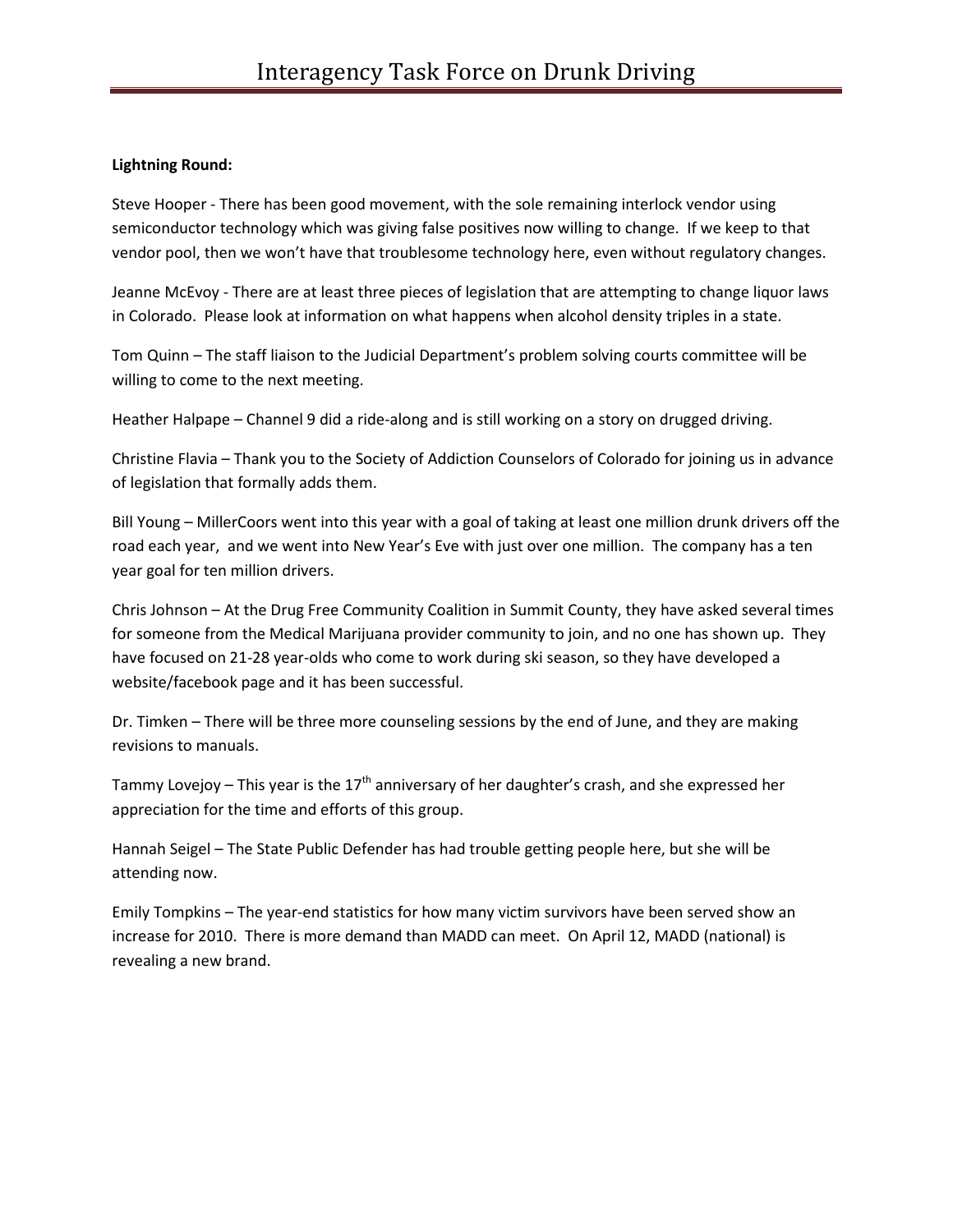Senate Judiciary Committee (SJC) – Interagency Task Force on Drunk Driving (ITFDD) Sunset Review Hearing – 1/24/11, 1:30 pm

Senators Present:

Lucia Guzman, Vice Chair Angela Giron Kevin Lundberg Linda Newell Jeanne Nicholson Ellen Roberts Steve King

Sens. Morgan Carroll (Chair) and Mark Scheffel were excused

Brian Tobias from the Colorado Department of Regulatory Agencies (DORA) presented a summary of the information that was provided to DORA by the ITFDD and answered questions from the SJC. There were some questions about the crossover and duplication between the ITFDD and Commission on Criminal and Juvenile Justice (CCJJ) and there were also some inquiries about additional representation and membership on the ITFDD.

Emily Tompkins, Executive Director of Colorado Mothers Against Drunk Driving (MADD) testified in favor of continuing the ITFDD, addressing the fact that the ITFDD is a group committed to the specific but complex problem of impaired driving. SJC committee members were provided the ITFDD strategic plan and annual report.

Jennifer Gray who represents victims of drunk driving on the ITFDD testified, giving a personal account of how an impaired driving episode has affected her family. Gray also emphasized that participating in the ITFDD gives her and other victims a voice and a way to work toward preventing more unnecessary injuries and deaths.

Jeanne McEvoy from the Colorado Licensed Beverage Association and who represents alcoholic beverage retailers on the ITFDD testified, providing the retailers' point of view. She also emphasized that the ITFDD has representation from the private sector and offers opportunities to work together on a variety of projects (such as posters & napkins promoting responsible consumption during super bowl parties.)

Pete Meersman of the Colorado Restaurant Association testified in favor of continuing the ITFDD and stated a willingness to participate representing "on-premise" consumption retailers.

Senator King offered a motion to continue the ITFDD and agreed to sponsor the bill. Senators Nicholson, Newell and Giron will co-sponsor the bill. There will be a "safety clause" attached to the legislation. The motion passed 7 to 0.

ITFDD members present but not testifying during the hearing were;

- Colorado State Patrol Chief James Wolfinbarger (Chair)
- Colorado Department of Transportation Glenn Davis (Vice-chair)
- Colorado Department of Revenue Steven Hooper